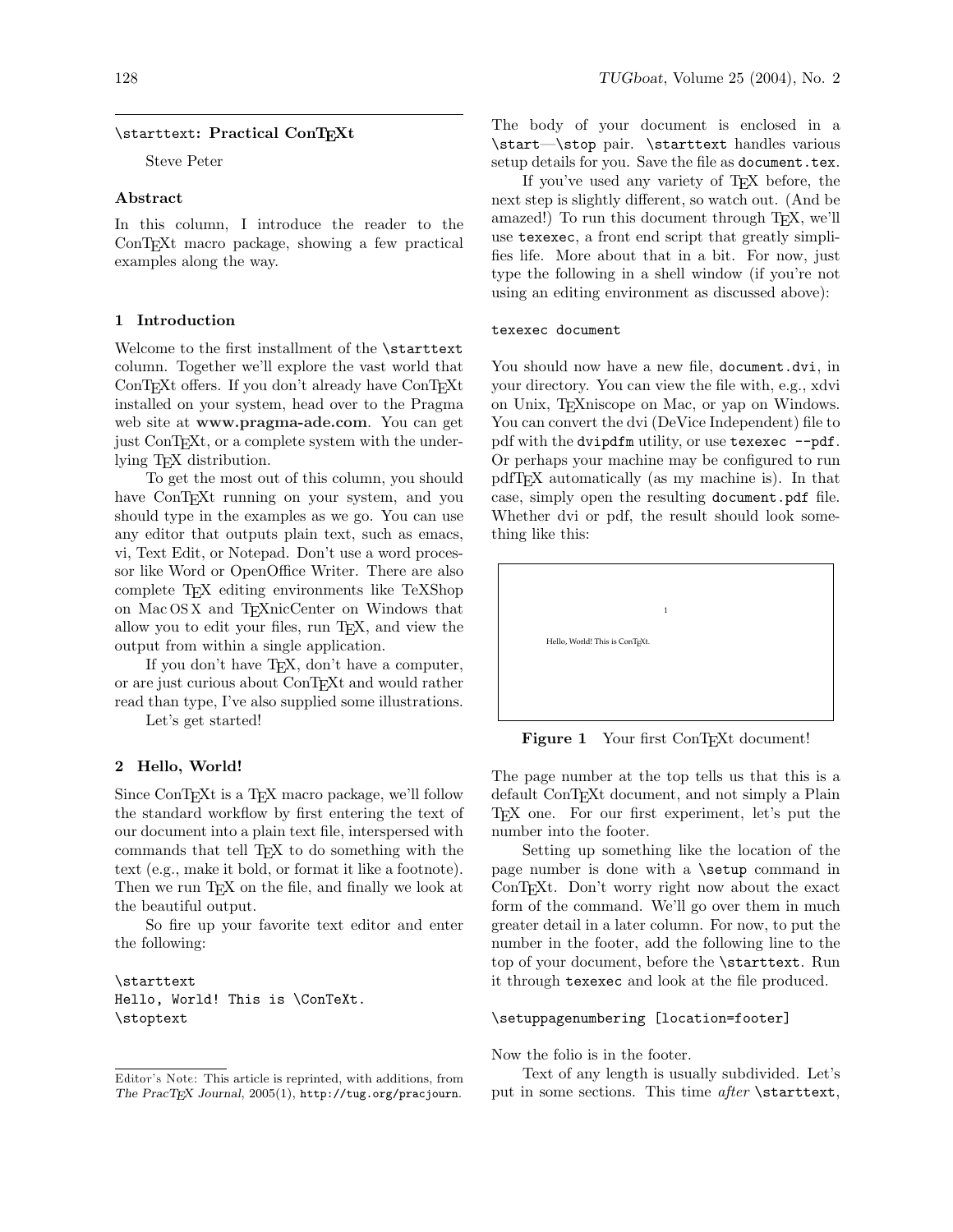put the line

# \section{First section}

Add a few more \sections with some text. We'll need them for the next section. To get a bunch of text quickly, try \dorecurse{20}{\input knuth \par}.

#### 3 texexec

I mentioned before that texexec greatly simplifies life. Why is that? Well, typesetting is a complicated business, and T<sub>E</sub>X frequently has to collect information on one run to use in a later run. For example, let's add a table of contents. Just after \starttext, add:

# \completecontent

But how does T<sub>EX</sub> know what page the second \section is on until after it has typeset the document? The answer, of course, is that it doesn't. T<sub>EX</sub> gathers up information from all the **\sections** you have in the document and writes that information to an auxiliary file. Normally, you have to then run T<sub>E</sub>X a second time so that T<sub>E</sub>X can read that information in and set the table of contents. (And if the TOC is long, it will push everything down, meaning that you have to rerun T<sub>E</sub>X again!)

Sometimes you find yourself rerunning T<sub>E</sub>X needlessly just to make certain there aren't any unresolved references. But texexec changes that. It automatically reruns T<sub>E</sub>X as many times as necessary, so you can go refill your coffee.

# 4 Fun and fancy

Just to whet your appetite, let's take a quick look at a couple of fancier things ConTEXt can do. We'll go into details in future columns. I realize these are a bit of a jump from the basic formatting considered in the other sections, but since we're just setting out, I thought I'd give you a glimpse of some really fancy stuff.

To maintain high typographic standards (cf. the discussion, for example, in Robert Bringhurst, The Elements of Typographic Style) you often have to align text, graphics, etc., to a grid, and your text should maintain a consistent position on the baseline grid. Add this to the top of your document and process it with texexec.

\setuplayout[width=middle,location=middle, grid=yes,marking=color] \moveongrid[both] \showgrid



Figure 2 The matrix? No, it's the grid.

If you've ever tried to do that with Plain T<sub>E</sub>X, or even L<sup>A</sup>T<sub>E</sub>X, you know what a pain it can be. However, ConT<sub>E</sub>X<sup>t</sup> does it easily, and even shows you where the grid is, so you can debug troublesome documents.

After all T<sub>EX</sub> is, when you get down to it, a programming language. That means at some point you'll need to debug your documents. The grid feature is but one of several nice visual debugging tools provided with ConT<sub>E</sub>Xt. For another one, add this to the beginning of your document to gain a view of how T<sub>EX</sub> puts boxes and glue together:

#### \showmakeup

In figure 3 we can see the bounding box for the E in TEX, along with the negative kerns, shown as the thicker boxes near the base of the E.

One more useful visualization command shows you the layout on the page of your text block, mar-